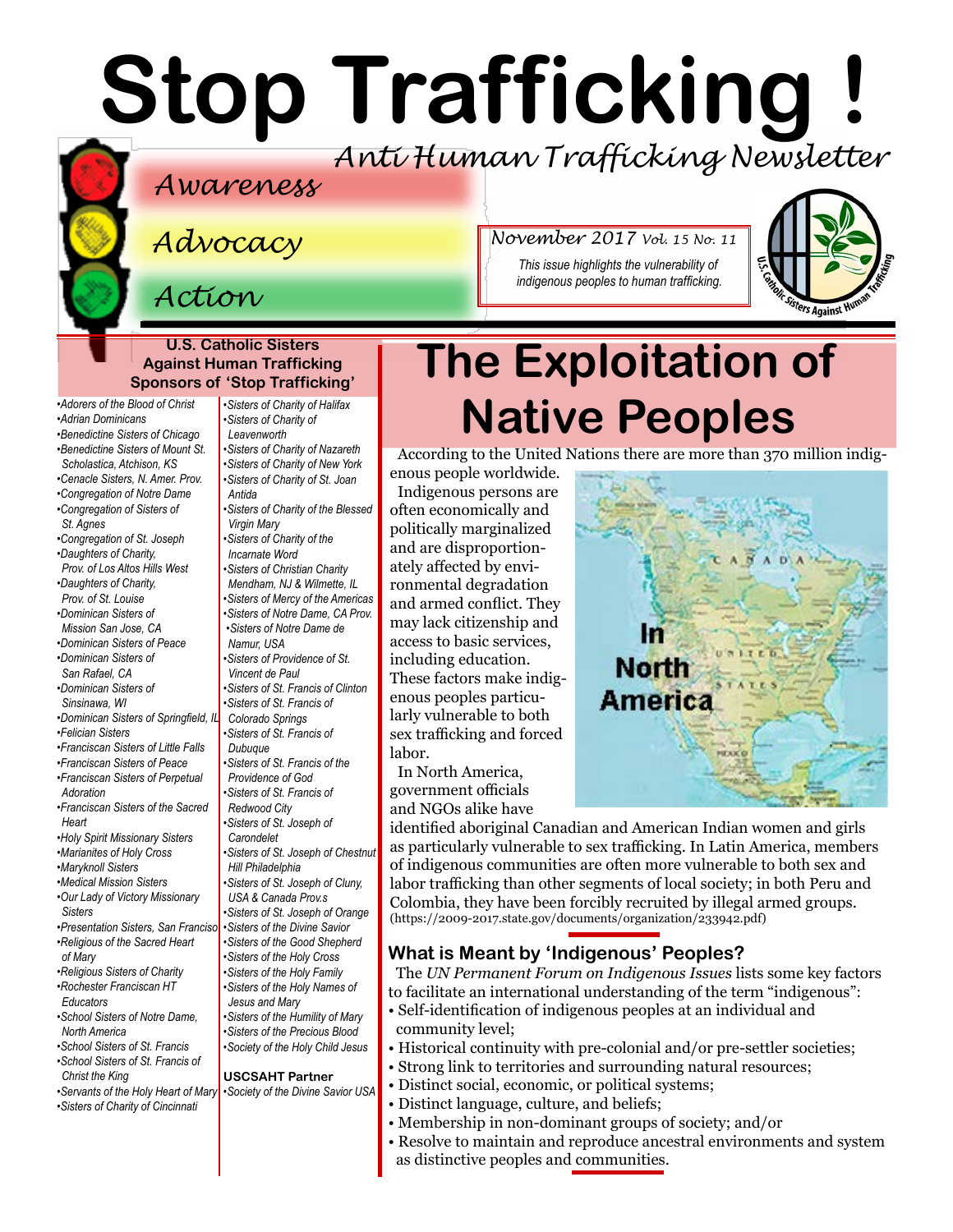

In the 2009 report entitled, *'Shattered Hearts,'* the authors outline factors (pgs. 99-110) that render women vulnerable to human trafficking.

*Influence of the Majority Society:* government actions (boarding schools, adoption, sterilization, genocide, reservation system, urban relocation), socioeconomic inequality, racism, emphasis on money as proof of success, targeting native women for sexual exploitation, federal definitions of 'deserving victims', government priorities based on group size and influence, underfunded 'safety net' systems, unequal gendered consequences for roles in prostitution, media glamorization of sexual exploitation, sex as a marketing tool.

*Neighborhood and Community:* limited jobs, lack of education or career planning, social isolation, a visible/active sex trade, normalization of violence, gang activity, a crime-based underground economy, a 'don't talk' rule.

*Family and Friends:* poverty within the family and community, parents affected by generational trauma and mental illness, experiences of one's own physical and sexual abuse and/or substance abuse, use of prostitution as survival sex. *Cumulative Effects on the Individual:* All of these factors converge in a person's life to make her vulnerable to exploitation.

> For a complete discussion of the role of these factors, see: <http://www.niwrc.org/sites/default/files/documents/Resources/Shattered-Hearts-Full.pdf>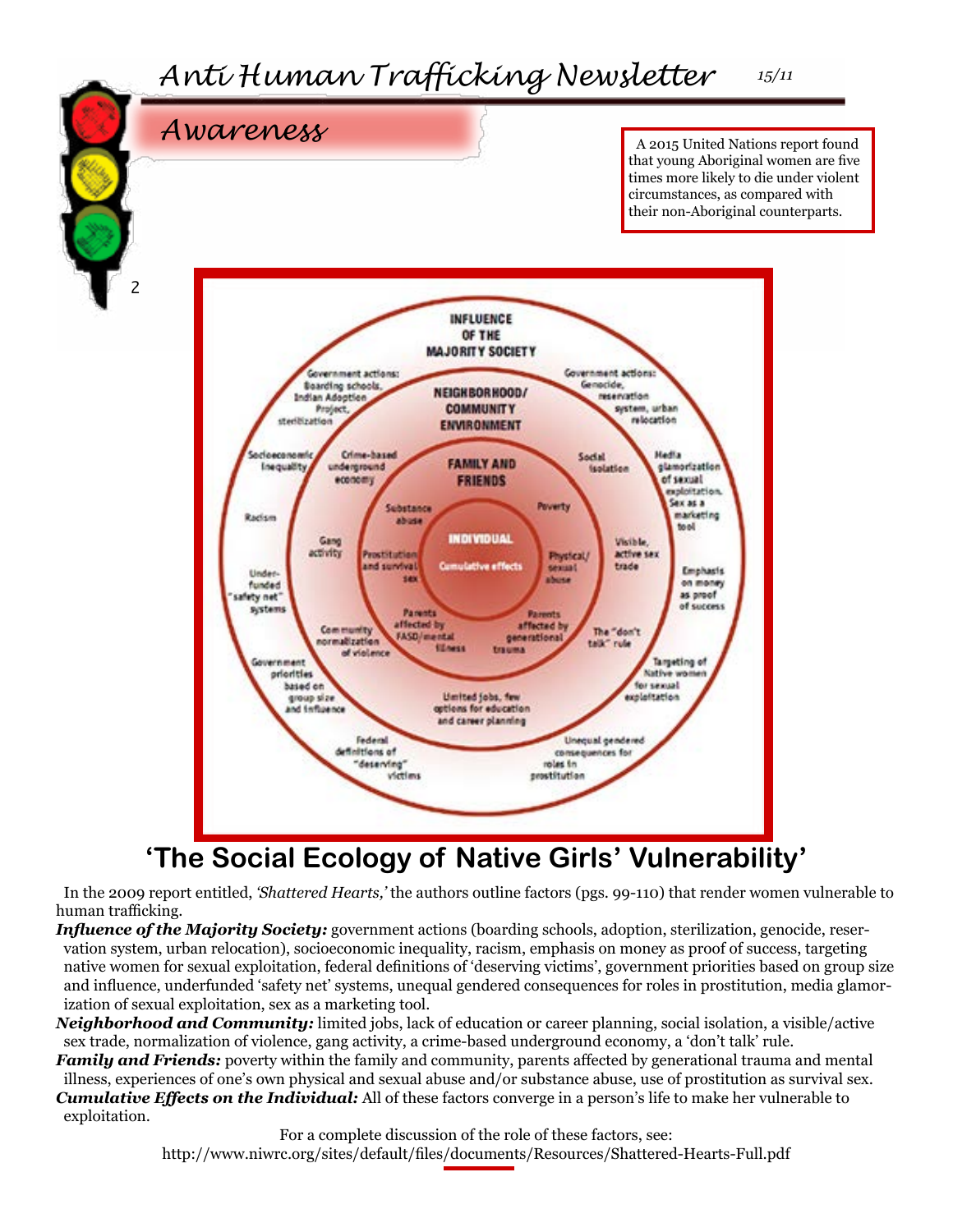### *Awareness*

3

### **Trafficking of Indigenous Women from Chiapas State, Mexico**

In Latin America, trafficking of women began when the Spanish conquerors took women as "spoils of war".<sup>1</sup> In Europe, its origins date backs to antiquity, to the Greek and Roman civilizations, but it was also present in the middle ages. Trade in women can be traced back to the outset of colonialization. As early as the 16th century, women slaves from Africa were brought to the Spanish colonies such as Hispaniola (the present day Dominican Republic), not only as workers meant to replace the island's indigenous population, which had been nearly annihilated, but also to make the sexuality and fertility of these women available to the Spanish colonialist.<sup>1</sup>

Forty indigenous trafficked women were interviewed in Tapachula, a city of Chiapas. Chiapas' population is about 27% indigenous. Results indicated that trafficking of women in Chiapas especially in indigenous communities is connected to poverty, lack of employment opportunities and the agrarian conflicts which occurred in the state. Many women were forced into prostitution by their parents, husbands or boyfriends, or were lured by the false promises of employment. They were also trapped into prostitution by mail-order bride agencies with the promise of finding a husband and a job in the U.S. or in Mexico City or Monterrey.

According to a trafficker, *"It is very easy to trap an indigenous woman compared to a mestizo. First of all they do not speak Spanish and secondly, as they suffer from poverty due to loss of their land and house in the conflict, they need some employment urgently. So looking at their situation, we promise the parents or husband good employment with shelter for their daughter and wife and provide them with a little money telling them that after their daughter or wife starts work they will send them some money".* 

( <sup>1</sup> References found in the original article, *'Poverty and Trafficking of Indigenous Women in Mexico: Some Evidence from Chiapas State'* by A. K. Acharya and M. R. Barragan Codina in the Journal of Sustainable Society Vol. 1, No. 3, 2012, 63-69)

([https://wscholars.com/index.php/jss/article/view/129/99\)](https://wscholars.com/index.php/jss/article/view/129/99)

### **Bilateral Effort to Stop Traffickers**

Seven members of an international sex trafficking organization exploited and trafficked adult and minor women in Mexico and in the U.S. from at least 2000 to 2016. Operating largely as a family business, they used false promises, physical and sexual violence, and threats to force and coerce adult and minor women to work in prostitution for the organization's profit in both Mexico and the U.S.

The traffickers typically forced the victims to work in prostitution in Mexico, then smuggled them into the U.S. and moved them between brothels and 'delivery services', using drivers to take them to homes of buyers in CT, MD, VA, NJ and DE areas. Taken into custody in October 2016, traffickers were charged with 21 counts, having allegedly raped, beaten, tortured, and enslaved victims, often minors, who were coercively separated from their families. ([https://www.justice.gov/opa/pr/attorney-general](https://www.justice.gov/opa/pr/attorney-general-loretta-e-lynch-and-us-attorney-preet-bharara-announce-indictment-seven-)[loretta-e-lynch-and-us-attorney-preet-bharara-announce-indictment-seven-](https://www.justice.gov/opa/pr/attorney-general-loretta-e-lynch-and-us-attorney-preet-bharara-announce-indictment-seven-))

#### **Human Trafficking Rates Continue To Increase in Mexico**

In June 2017 *Hispanics In Philanthropy* (HIP) reported to the Mexican Senate on their research of 70 Mexican civil associations they surveyed. The report is entitled, *'Trata de Personas en Mexico, una mirada desde las organizaciones de la sociedad civil' ('Human Trafficking in Mexico, an approach from the organizations of civil society').*



Their research indicated that human trafficking con-

tinues to exploit indigenous communities, in which women are taken from the south to other regions and used as sex slaves by organized crime to transport drugs.

Trafficking of indigenous women is related to the killing of women, the disappearance of girls, young women and men, and has reached the construction arena through labor exploitation.

HIP consultant, Francisco Jesus Gomez, said that four regions were outlined for the report: north, south, center and El Bajio (historical and cultural region made up of the states of Aguascalientes, Jalisco, Guanajuato and Queretaro). In the north, organized crime usually targets national and Central American immigrants, as well as indigenous women and men, for criminal purposes, including drug sowing in Chihuahua, Tamaulipas, Sinaloa, Baja California and Coahuila.

Sexual exploitation and forced prostitution was linked to numerous cases of violence and killing of women and also to the recurrent sale of people for sexual exploitation by their partners and even parents. ([http://www.senado.gob.mx/comisiones/trata\\_](http://www.senado.gob.mx/comisiones/trata_personas/docs/trata.pdf) [personas/docs/trata.pdf\)](http://www.senado.gob.mx/comisiones/trata_personas/docs/trata.pdf)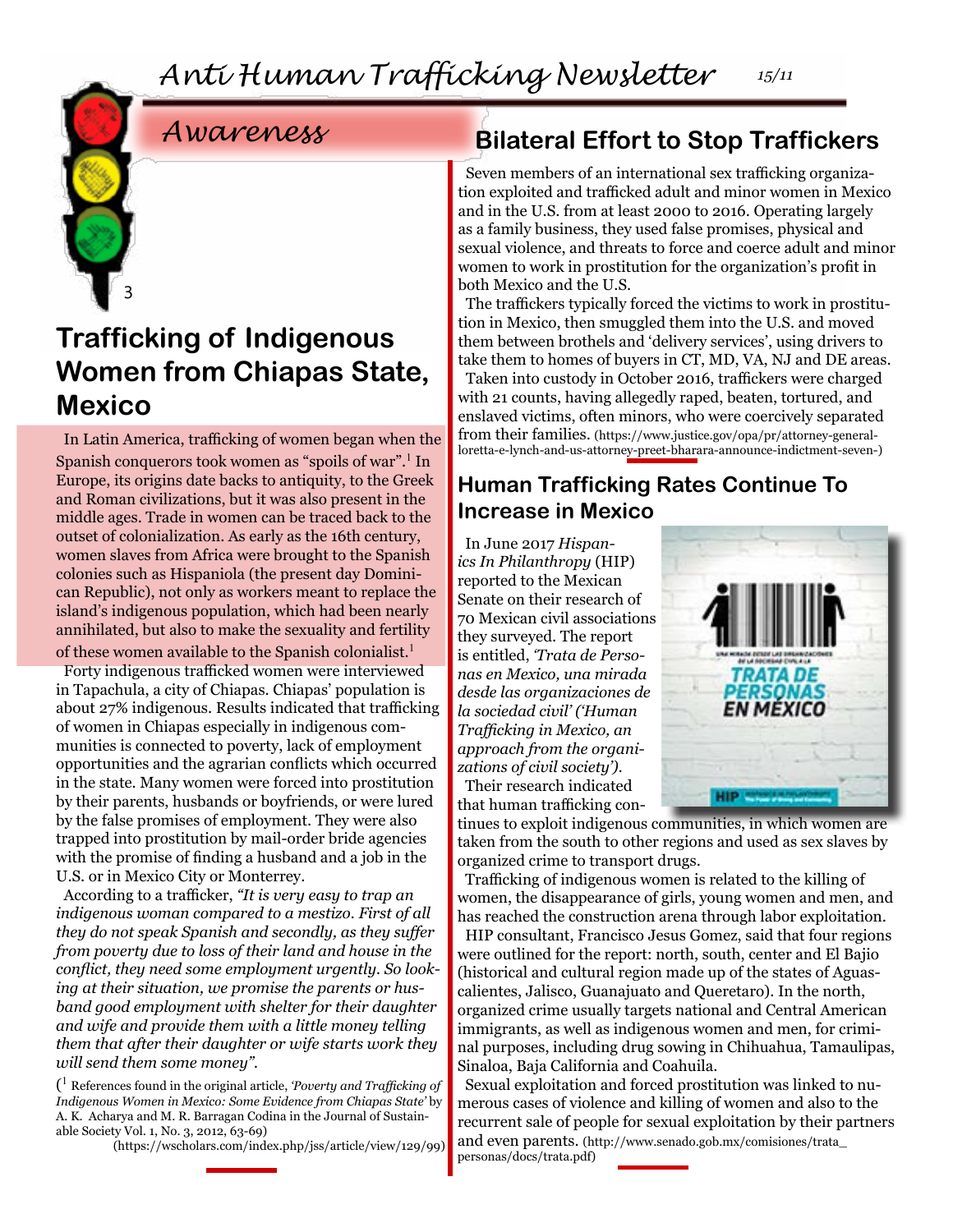

4



Indigenous Canadian women missing (above line) or murdered (below line) between 1960-2015 (http://www.cbc.ca/missingandmurdered/).

### **Missing & Murdered: The Unsolved Cases of Indigenous Canadian Women and Girls**

On the CBC News website, [http://www.cbc.ca/missingandmurdered/,](http://www.cbc.ca/missingandmurdered/) one is able to read profiles of the 306 indigenous Canadian women who are missing (120) or have been found murdered (186). The photo below shows 209 of the 306 cases. Only two of the cases are solved (red label). The yellow label indicates the case is yet unresolved. In 38 of these cases law enforcement authorities state there is no sign of foul play, but the families dispute that claim.





#### **Historical Sin**

"The entire colonial history of indigenous people in Canada has created an environment that is based on inequity wherein indigenous people are at a socioeconomic disadvantage which results in poverty, low educational status, addictions, ill health, sexual exploitation, abuse and violence. By examining the alarming statistics which demonstrate the disparities in indigenous women's lives, it becomes clear that indigenous women are at an extreme disadvantage, and experience increased likelihood to be trafficked."

(Ontario report, pg. 9)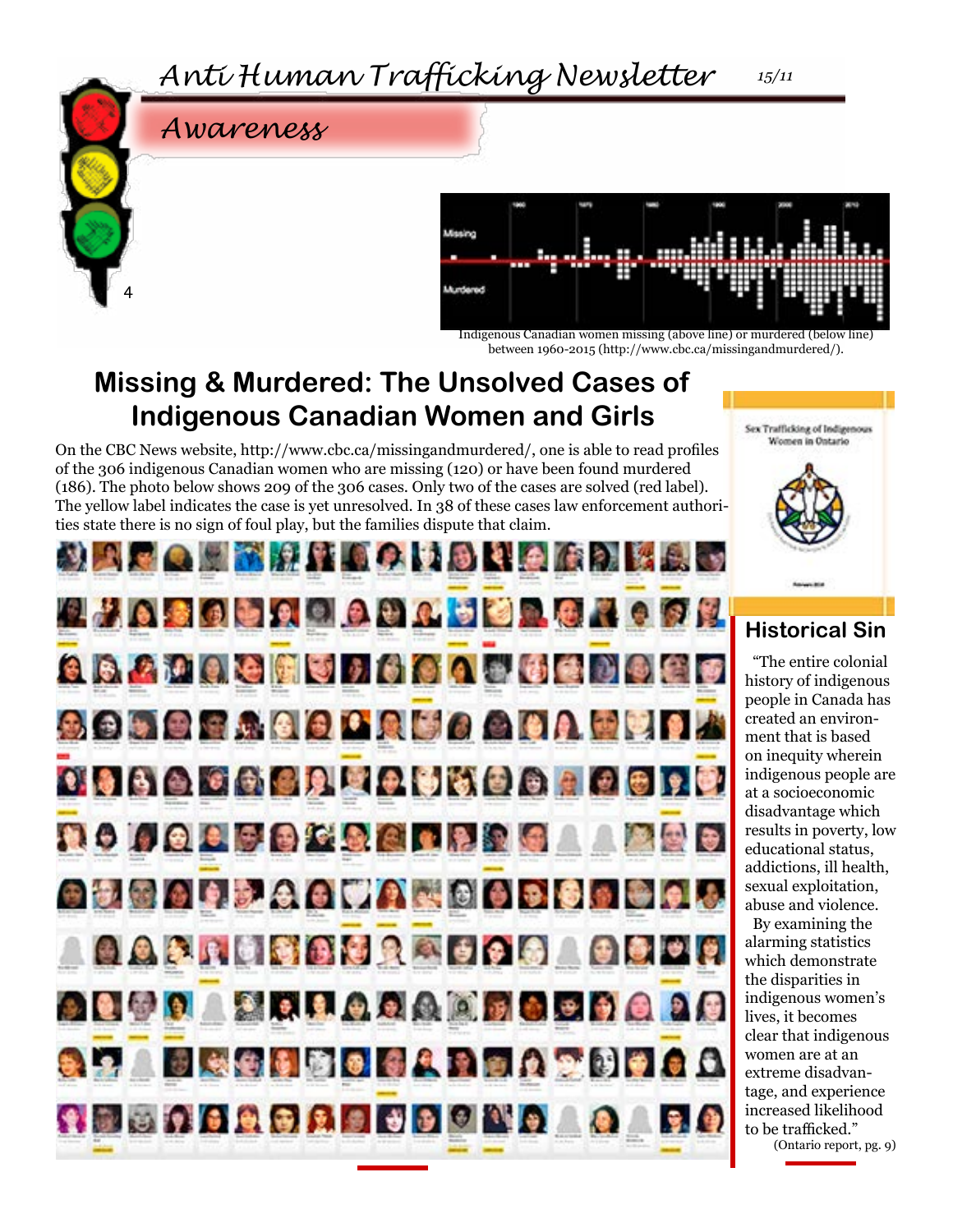

#### **'Highway of Tears'** 5

A 2015 United Nations report found that young Aboriginal women are five times more likely to die under violent circumstances, as compared with their non-Aboriginal counterparts.

Gladys Radek holds a photo of her niece, Tamara Chipman, who disappeared

in 2005 along Highway 16 in northern British Colombia. The 700-kilometer stretch of highway between Prince George and Prince Rupert has been dubbed the *'Highway of Tears'* because of the number of women and girls, many of them indigenous, who have gone missing or been murdered along it. ([http://www.cbc.ca/news/canada/](http://www.cbc.ca/news/canada/british-columbia/mmiwg-hearings-smithers) [british-columbia/mmiwg-hearings](http://www.cbc.ca/news/canada/british-columbia/mmiwg-hearings-smithers)[smithers\)](http://www.cbc.ca/news/canada/british-columbia/mmiwg-hearings-smithers)

In 2005, the *Native Wom-*



*en's Association of Canada* (NWAC) began a program called *'Sisters in Spirit,'* a five-year research, education and policy initiative funded by *Status of Women Canada,* to collect data and examine the causes of missing and killed indigenous women and girls. They documented 580 aboriginal women and girls across Canada as either disappeared or dead up to 2010, when their funding was not renewed. Of these they shared 118 names with police, who could corroborate 64. The police questioned the number in the NWAC report. [\(http://www.cbc.ca/news/](http://www.cbc.ca/news/canada/rcmp-questions-claim-of-600-missing-aboriginal-women-1.1341730) [canada/rcmp-questions-claim-of-600-missing-aboriginal-women- 1.1341730\)](http://www.cbc.ca/news/canada/rcmp-questions-claim-of-600-missing-aboriginal-women-1.1341730) ([http://www.cbc.ca/](http://www.cbc.ca/news2/interactives/missing-highwayoftears/) [news2/interactives/missing-highwayoftears/](http://www.cbc.ca/news2/interactives/missing-highwayoftears/))

#### **Vancouver: Turning a Blind Eye**

A peculiar thing happened in Vancouver despite Canada's new prostitution law, which came into effect in 2014. Instead of turning the efforts of law enforcement toward sex buyers, pimps and traffickers, as the new law was intended to do, the exploitation of women has continued apace.

In 2013 the Supreme Court of Canada had struck down Canada's old law because prostitution poses serious risks and so few women engage in it voluntarily. *"Whether because of financial desperation, drug addictions, mental illness or compulsion from pimps, women often have little choice but to sell their bodies for money. These are not people who can be said to be truly 'choosing' a risky line of business,"* the court stated.

Unfortunately, even though Vancouver police now have the tools they need to crack down on those who profit from selling women for sex, no one has yet been arrested for buying and selling women. [\(http://thetraffickedhuman.org/about/press](http://thetraffickedhuman.org/about/press-release-oct-11-2017)[release-oct-11-2017](http://thetraffickedhuman.org/about/press-release-oct-11-2017))

#### **Trafficking of Indigenous Women: A Border Issue**

Local activists in Minnesota say the growing number of deaths and disappearances of Native Minnesota women are linked to human trafficking and that local police do not take the issue seriously. Lake Superior off Duluth, MN is an international port that has served as a hub for commercial sex for decades, these activists say. They argue that the invisibility of the Native American population contributes to neglect by police, media and social services. Better data collection is needed in order to track the number of missing and murdered women. Native teenage girls are recruited or groomed from the Duluth area to go out to the Bakken, an oil-rich area in western North Dakota that attracted tens of thousands of male workers responding to the oil boom there in the late 2000's. Due to vulnerability, Native women are disproportionately drawn into trafficking compared to other groups. A 2007 review of probation records from North Minneapolis found that 24% of the women charged with prostitution in that area were Native American, yet they only comprised 2.2% of the population.

According to Nikki Crowe, 44, a resident of the Fond du Lac reservation near Duluth, there are common misconceptions. *"Most of the time trafficking isn't like the movie version of trafficking where a child is snatched off the streets. It's more like, we've already been [violated] in so many ways, from historical trauma, to the addiction, to the sexual abuse that we don't talk about as communities, to the things that have happened at the boarding schools and the breakdown of our communities and our families. We're already so vulnerable that perpetrators see that we're so easy to victimize. So it might just be a man saying the things that we want to hear that leads us away."*

In 2015 in Casselton, North Dakota, Edith Chavez, 38, of Tower, Minnesota, was abducted and, she suspects,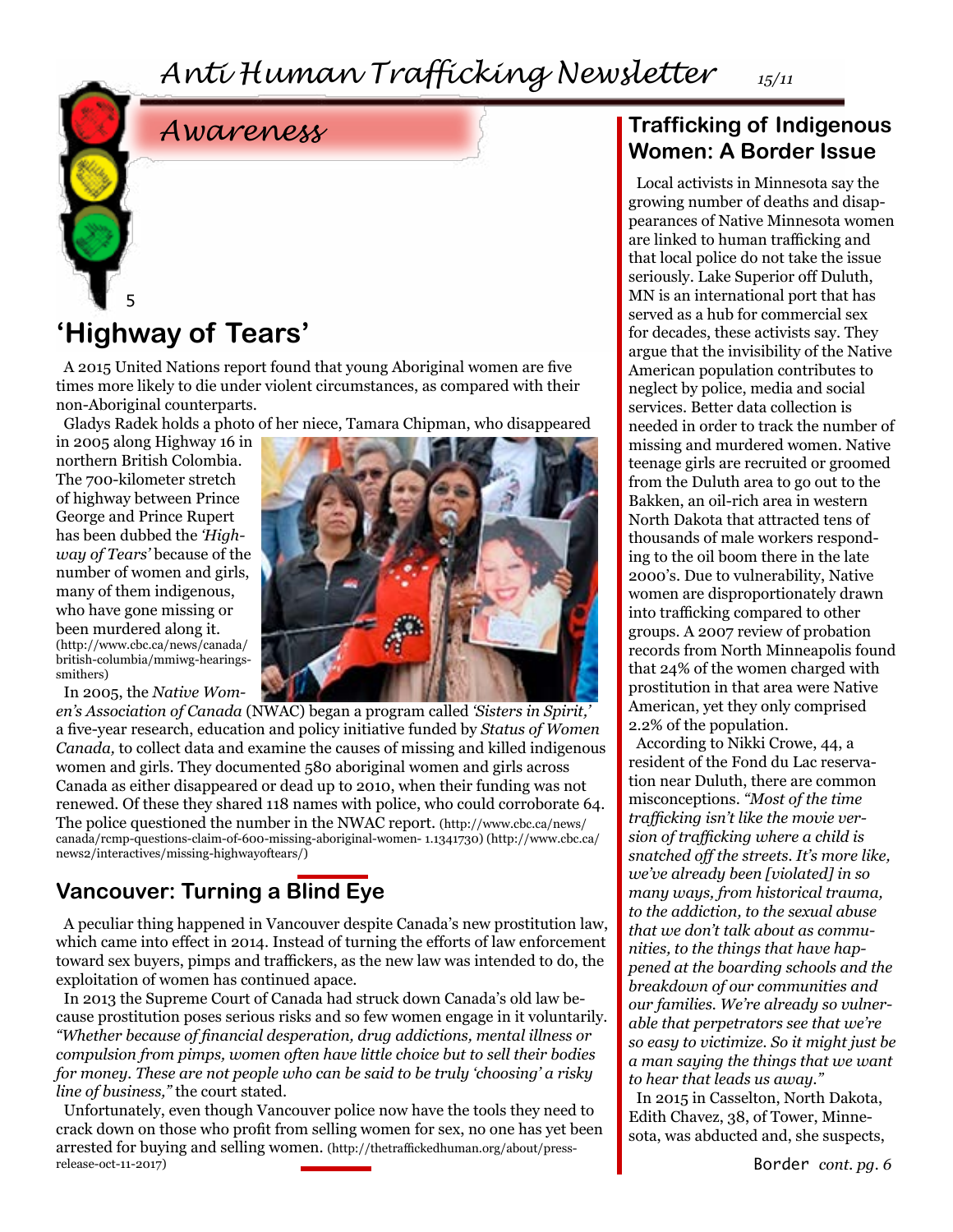#### **Border** *cont. from pg. 5*

6

drugged for a few days before managing to escape from the back of her abductor's car when she found him absent.

When Chavez arrived at the police station in Williston, North Dakota, she says officers refused to take a statement, and instead checked her own record. They arrested her for an unpaid traffic ticket dating from 2011 and detained her overnight in a holding facility before transferring her to a jail in Minot, North Dakota. There, a female officer recognized something

was wrong, had Chavez's charges dismissed, and gave her directions to the closest hospital.

The Williston police department did not respond to requests for comment, but issued a press release some months later claiming Chavez had smelled of alcohol and had been to a casino, points not noted in the day log or the *Uniform Incident Report* registered at the time of Chavez's arrest.

While tough conditions on reservations may be one factor pushing women into trafficking, Patti Larsen, working for an agency fighting domestic violence, commented that disappearances and trafficking often coincide with other phenomena such as gang activity on reservations, oil drilling in North Dakota or ships entering Duluth's international port. *"Follow the pipeline through, you follow the construction workers, you follow the money, you follow the oil – you'll start seeing where the trafficking will follow that,"* she said.

Duluth's international port on Lake Superior has served as a hub for commercial sex for decades said Chris Stark, a researcher focusing on sex trafficking on the ships. The port is in proximity to low-income Native women from surrounding reservations. *"It is like a built-in pool of women who've had a lot of barriers in their lives: educational barriers, racism, high rates of homelessness."*

Stark added that hunger often pushed these women to accept invitations to 'parties' on the ships. The parties were presented as *'a good time with lots of food and drink,'* but that women were not always aware that they would be



expected to provide sexual services. What's more she said, the 'parties' could have even more serious consequences. *"The sailors ply the women with alcohol, and when they wake up they'll be on their way to Thunder Bay [in Canada] listening to someone talking about whom they're going to sell them to."* [\(http://www.theguardian.](http://www.theguardian.com/us-news/2016/jan/19/minnesota-native-american-women-trafficking-police) [com/us-news/2016/jan/19/minnesota-native](http://www.theguardian.com/us-news/2016/jan/19/minnesota-native-american-women-trafficking-police)[american-women-trafficking-police\)](http://www.theguardian.com/us-news/2016/jan/19/minnesota-native-american-women-trafficking-police)

Dawn Lavell Harvard, president of the *Native Women's Association of Canada*, said for too many years reports of indigenous women being prostituted on ships have been dismissed by police as an 'urban myth' in Thunder Bay.

*"Obviously addressing this is going to require some international crossborder cooperation because girls are going back and forth — a convenient means of being able to escape detection when you're looking at trafficking,"* she added.

([http://www.cbc.ca/beta/news/canada/](http://www.cbc.ca/beta/news/canada/thunder-bay/inquiry-must-validate-stories-of-indigenous-women-prostituted-on-ships-nwac-1.3394386) [thunder-bay/inquiry-must-validate-stories](http://www.cbc.ca/beta/news/canada/thunder-bay/inquiry-must-validate-stories-of-indigenous-women-prostituted-on-ships-nwac-1.3394386)[of-indigenous-women-prostituted-on-ships](http://www.cbc.ca/beta/news/canada/thunder-bay/inquiry-must-validate-stories-of-indigenous-women-prostituted-on-ships-nwac-1.3394386)[nwac-1.3394386](http://www.cbc.ca/beta/news/canada/thunder-bay/inquiry-must-validate-stories-of-indigenous-women-prostituted-on-ships-nwac-1.3394386))

### *Awareness* **Efforts to Respond to the Exploitation of Native American Women and Girls**

Already in 2008 the U.S. Department of Justice found that some counties had rates of murder against American Indian and Alaska Native women that were over 10 times the national average. In 2016 5,712 cases of missing Native women were reported to the National Crime Information Center. Due to underreporting and data collection issues, these numbers may likely be much higher. While Canada's *National Inquiry into Missing and Murdered Indigenous Women and Girls* has been mired in controversy, the U.S. has been late in even admitting the problem.

In response, Democratic Senator Heidi Heitkamp from North Dakota introduced a new bill to address the 'epidemic' of missing and murdered Indigenous women and girls. The bill, known as *'Savanna's Act', i*n honor of *Savanna Greywind* killed in August 2107, was referred to the U.S. Senate Committee on Indian Affairs.

 It aims to create better cooperation between local, state, federal, and tribal law-enforcement jurisdictions and would require annual reporting on the number of Indigenous women and girls who have gone missing or been killed across the U.S. The proposed law would improve tribal access to federal crime databases and *"create standardized protocols for responding to cases of missing and murdered Native Americans."* ([http://www.cbc.ca/](http://www.cbc.ca/news/indigenous/missing-murdered-indigenous-united-states-1.4349756) [news/indigenous/missing-murdered-indige](http://www.cbc.ca/news/indigenous/missing-murdered-indigenous-united-states-1.4349756)[nous-united-states-1.4349756\)](http://www.cbc.ca/news/indigenous/missing-murdered-indigenous-united-states-1.4349756)

*"These are not just statistics that we are speaking of. These are real women. These are our sisters. These are our neighbors. These are our friends, and these are human beings who deserve to be respected in their lives but also respected in other tragic deaths."* Sen. Lisa Murkowski, R-Alaska, in support of *'Savanna's Act.'*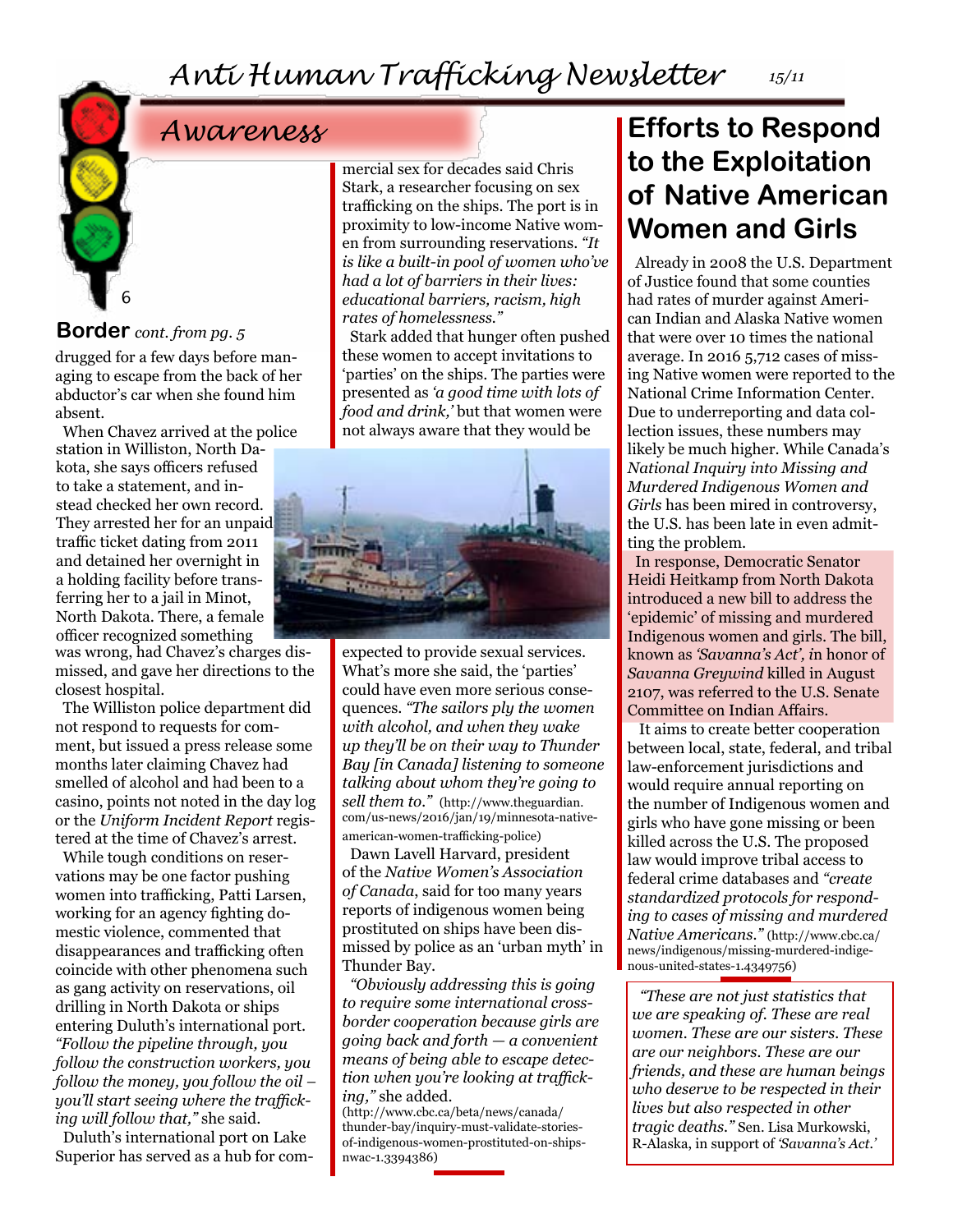### *Awareness*

### **Native Americans Are Disproportionately Targeted In U.S.**

7

In a 2016 report Native American women represented 24% of prostitution arrests in Hennepin County, Minnesota, which is 12 times their representation in the county's population. Approximately one-third of the women arrested for prostitution in Anchorage, Alaska were Alaskan Natives although Alaskan Natives make up only 16% of the state's population. Though Native females are more often involved in sex trafficking, Native males

are also at risk. A few causes for this heightened vulnerability include: historical trauma, lack of tribal jurisdiction, homelessness, hypersexualization by the media, and poverty. Some of these factors increase the chances of assault on a trafficking victim. Traffickers often take victims away from their communities removing opportunities for victims to find safety and leave sex trafficking. Victims do not always have to cross state lines for this to occur, as traffickers may sell them to nearby ship crews or to 'man camps' associated with the oil fracking industry.

([http://www.acf.hhs.gov/blog/2016/01/human](http://www.acf.hhs.gov/blog/2016/01/human-trafficking-and-sexual-exploitation-in-indian-country)[trafficking-and-sexual-exploitation-in-indian](http://www.acf.hhs.gov/blog/2016/01/human-trafficking-and-sexual-exploitation-in-indian-country)[country](http://www.acf.hhs.gov/blog/2016/01/human-trafficking-and-sexual-exploitation-in-indian-country))

## **Exploitation of Minnesota Native American Women**

In the 2011 study, *'Garden of Truth: The Prostitution and Trafficking of Native Women in Minnesota,'* Melissa Farley and associates interviewed 105 Native women in prostitution. Interviews covered topics of family history, sexual and physical violence throughout their lifetimes, homelessness, symptoms of posttraumatic stress disorder and dissociation, use of available services such as domestic violence shelters, homeless shelters, rape crisis centers, and substance abuse treatment. Women were asked about racism, colonialism, and the extent



to which they connected with their cultures.

About half of the women met a conservative legal definition of sex trafficking which involves third-party control over the prostituting person by pimps or traffickers. Yet most (86%) interviewees felt that no women really know what they're getting into when they begin prostituting, and that there is deception and trickery involved.

• 79% of the women interviewed had been sexually abused as children by an average of four perpetrators.

• More than two-thirds of the 105 women had family members who had attended boarding schools.

• 92% had been raped.

• 48% had been used by more than 200 sex buyers during their lifetimes. 16% had been used by at least 900 sex buyers.

• 84% had been physically assaulted in prostitution.

• 72% suffered traumatic brain injuries in prostitution

- 98% were currently or previously homeless.
- Racism was an emotionally damaging element in these women's lives and a source of ongoing stress.
- 62% saw a connection between prostitution and colonization, and explained that the devaluation of women in prostitution was identical to the colonizing devaluation of Native people.
- 33% spoke of Native cultural or spiritual practices as an important part of who they were.
- 52% had PTSD at the time of the interview, a rate that is in the range of PTSD among combat veterans. 71% had symptoms of dissociation.
- 80% had used outpatient substance abuse services. Many felt that they would have been helped even more by inpatient treatment. 77% had used homeless shelters. 65% had used domestic violence services. 33% had used sexual assault services.
- 92% wanted to escape prostitution
- Their most frequently stated needs were for individual counseling (75%) and peer support (73%), reflecting a need for their unique experiences as Native women in prostitution to be heard and seen by people who care about them. Two thirds needed housing and vocational counseling.
- Many of the women felt they owed their survival to Native cultural practices. Most wanted access to Native healing approaches integrated with a range of mainstream services. ([http://www.prostitutionresearch.com/pdfs/Garden\\_of\\_Truth\\_](http://www.prostitutionresearch.com/pdfs/Garden_of_Truth_ Final_Project_WEB.pdf) [Final\\_Project\\_WEB.pdf\)](http://www.prostitutionresearch.com/pdfs/Garden_of_Truth_ Final_Project_WEB.pdf)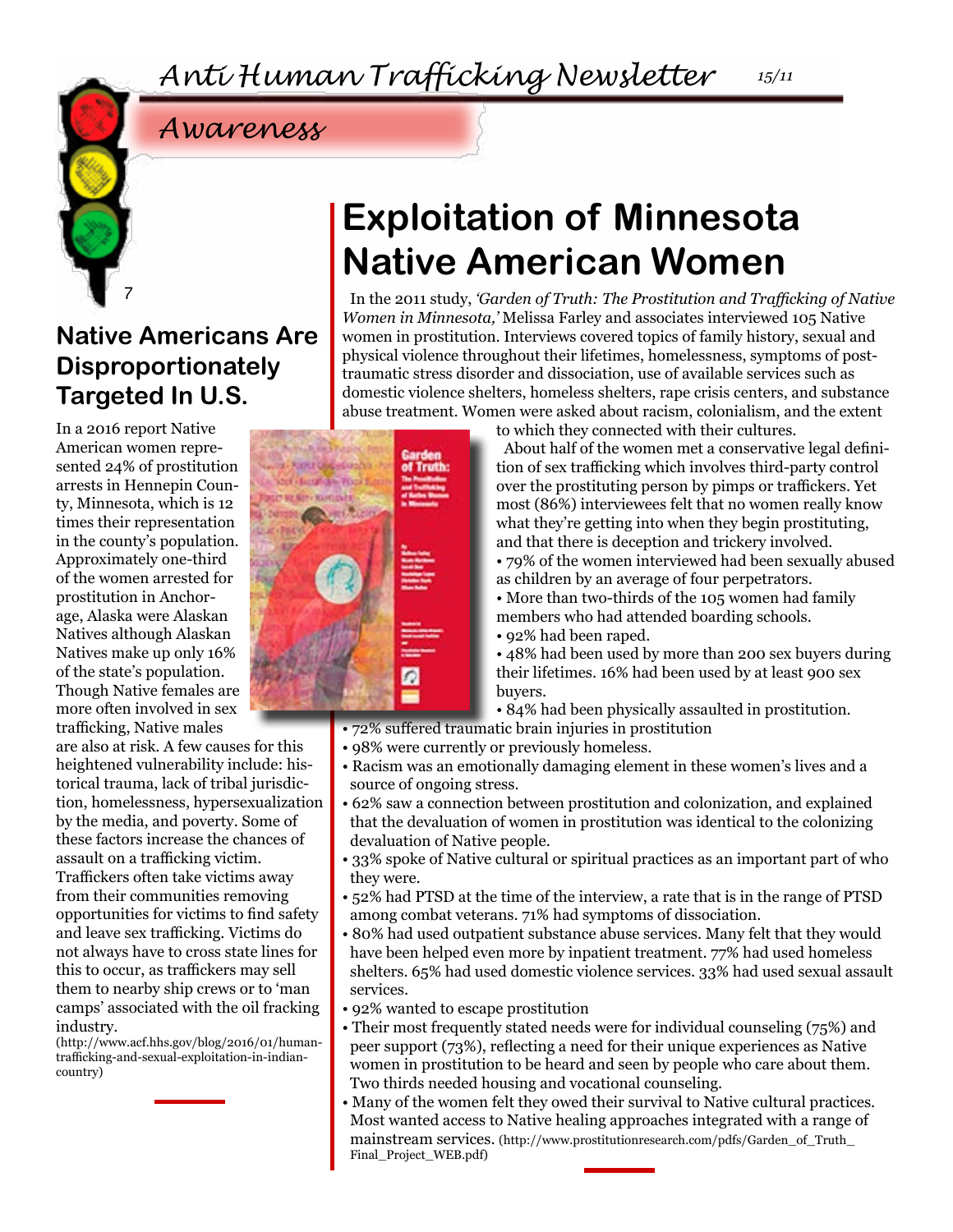

## *Advocacy*

### **Ways to Diminish Trafficking Among Indigenous Communities**

In a 2010 study entitled, *'An Exploration of Promising Practices in Response to Human Trafficking in Canada,'* are listed five suggested ways to target vulnerabilities and thereby lessen the risk of trafficking among indigenous populations:

#### *1) Keep Kids in School*

Reduction of school dropout rates through teaching trades that lead to economic opportunity (career pathway programs and work-based learning through cooperative education, internships, apprenticeships, job shadowing, mentoring, and schoolbased enterprises).

*2) Community Watch Groups* Indigenous women are frequently trafficked from rural communities to urban areas, with their families and friends losing the ability to obtain information on their locations and status. Rural community watch groups could provide communication links between local communities and urban trafficking destinations. With detailed knowledge of their communities, these groups would more easily identify traffickers who infiltrate communities, as well as understand circumstances within communities that render women vulnerable to being trafficked – unemployment, domestic disputes or drug addiction.

#### *3) Cultural Mediators*

Indigenous outreach workers trained in human trafficking could work as cultural mediators to reach victims in order to raise awareness about human trafficking, and inform them of their rights and options for escape.

#### *4) Survivor-Led Shelters and Transition Programs*

*'Honoring the Spirit of Our Little Sisters'* is a community-based safe house for adolescent girls in the Ma Mawi Chi Itata Center in Winnipeg, Manitoba. It opened in 2003 and provides an open-door, 24/7 home, focusing on the physical, emotional, mental and spiritual development of each resident. With trust and love at the core, the programs are designed to help youth build a strong foundation of self-worth through building self-discovery and self-esteem.

#### *5) Strengthening Native Culture: ('Grandmothes' House')*

The *'Grandmothers' House'* services provide culturally intrinsic healing for indigenous women challenged by addiction, mental health, sexual trauma and cultural disorders. The goal of the model is to heal native youth of trauma by re-centering indigenous values and cultural practices and rebuilding youth pride in their culture. It is designed to bring women back to their traditional strength-based roles in Native communities. Various culturally specific therapies are incorporated into the model. For example, the service model contains: • an Elder in residence; • extensive ceremonial practice; • equine facilitated learning/therapy, which has been shown to have very positive results for youth with mental or emotional disorders; • art therapy; • traditional food ways; • a parenting curriculum focused on fetal alcohol syndrome; • a chemical dependency program; • a mental

health program, with a staff mental health therapist to respond to histories of violence and abuse; and • a Native assessment tool that looks at trauma history and family responses.

([https://icclr.law.ubc.ca/wp-content/up](https://icclr.law.ubc.ca/wp-content/uploads/2017/06/An-Exploration-of-Promising- Practices-in-Response-to-Human-Trafficking-in-Canada.pdf)[loads/2017/06/An-Exploration-of-Promising-](https://icclr.law.ubc.ca/wp-content/uploads/2017/06/An-Exploration-of-Promising- Practices-in-Response-to-Human-Trafficking-in-Canada.pdf)[Practices-in-Response-to-Human-Trafficking](https://icclr.law.ubc.ca/wp-content/uploads/2017/06/An-Exploration-of-Promising- Practices-in-Response-to-Human-Trafficking-in-Canada.pdf)[in-Canada.pdf](https://icclr.law.ubc.ca/wp-content/uploads/2017/06/An-Exploration-of-Promising- Practices-in-Response-to-Human-Trafficking-in-Canada.pdf); pgs. 45-48)

### **Healing: One Step at a Time**

Pathfinder Center serves women and their children who have been victims of human trafficking throughout South



Dakota. Located in central South Dakota and newly opened in late 2016, Pathfinder Center empowers survivors to experience healing and

wholeness while ensuring they gain a sense of self-worth and the capacity to achieve their full potential.

> For more information, go to: <http://www.pathfindercenter.org/>

### **Cultural Respect**

Combating the trafficking of indigenous persons requires prosecution, protection, and prevention efforts that are culturally sensitive and collaborative — efforts that also empower indigenous groups to identify and respond to forced labor and sex trafficking within their communities.

For example, the government of the Canadian province of British Columbia and NGOs have partnered with aboriginal communities to strengthen their collective capacity to effectively work with trafficking victims by incorporating community traditions and rituals into victim protection efforts, such as use of the medicine wheel—a diverse indigenous tradition with spiritual and healing purposes.

[\(https://2009-2017.state.gov/documents/](https://2009-2017.state.gov/documents/ organization/233942.pdf) [organization/233942.pdf\)](https://2009-2017.state.gov/documents/ organization/233942.pdf)